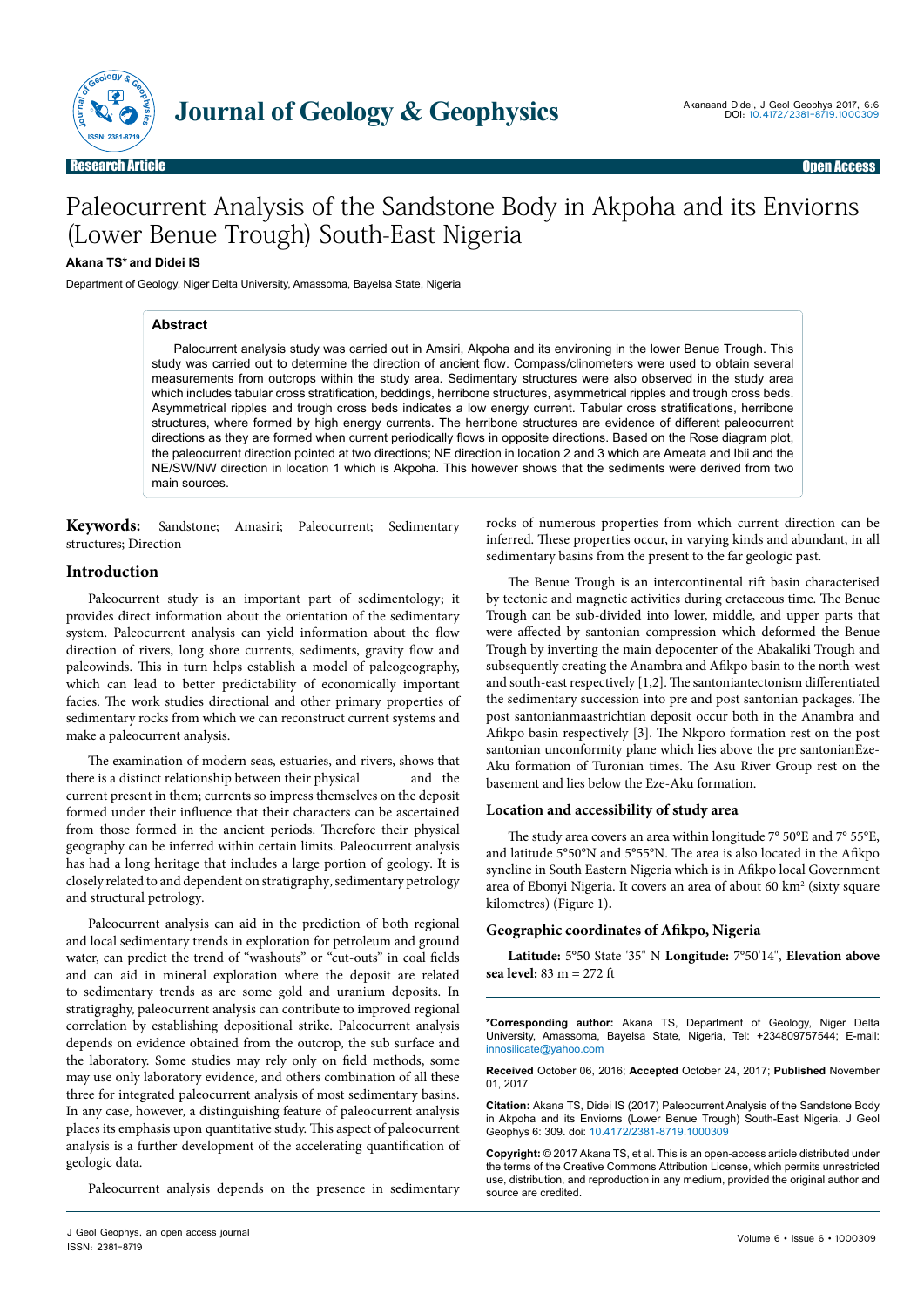The vegetation of the Afikpo area belongs to the Guinea Savannah vegetation belt of Nigeria which is associated with thick vegetation cover similar to that of Rain Forest, as part of the south east Nigerian tropical climate condition (Figure 2). This vegetation cover is more pronounced in the flood plain area where they are more nutrient rich in soil is characterized by tall trees, climbers, shrubs with abundant palm trees and some areas where there are no or less nutrient, where by the trees find it difficult to survive. The vegetation is influenced by human activities, annual rainfall, topography and other climatic factors (Figure 3).

In Akpoha, in Afikpo there are two main types of soil present, the clayey hydromorphic soil and the grey sandy clay hydromorphic soil. There are two types of superficial deposit, they are Laterites and Alluvium (Figure 4).







**Figure 3:** The figure shows the vegetation and topography of Akpoha and its environs.



## **Regional Geology**

The evolution of sedimentary basins in South-Eastern Nigeria followed the opening of the South Atlantic and the break-up of the South American and West African plates in late Jurassic times. The probasin of the Benue Trough was the failed arm of an RRR triple junction which extended from the Northern limits of the Niger Delta Basin to the Chad area in the NE [4].

A review of the tectonic framework of the inland sedimentary basin of Nigeria has demonstrated that the Benue Trough system was indeed a rejuvenation of existing basement fractures. Wrench movements along these faults resulted in blocks faulting and formation of several sedimentary basins. The Benue Trough system had in the past been conveniently subdivided into the lower, middle and upper Benue Trough. However recent aeromagnetic and gravity data across the entire system has demonstrated the distinct nature of these basins each with its well defined sedimentary succession and separated by positive anomaly areas. Sediment thicknesses of up to 8 km have been recorded in some of these basins within the trough. In South-eastern Nigeria they include the Abakaliki, Anambra and Afikpo basins, as well as other minor basins such as the Calabar Flank and Mamfe Embayment which together form the lower Benue Trough. The Paleogene basin has been influenced mainly by the later generation transform faults (Charcot,

Page 2 of 6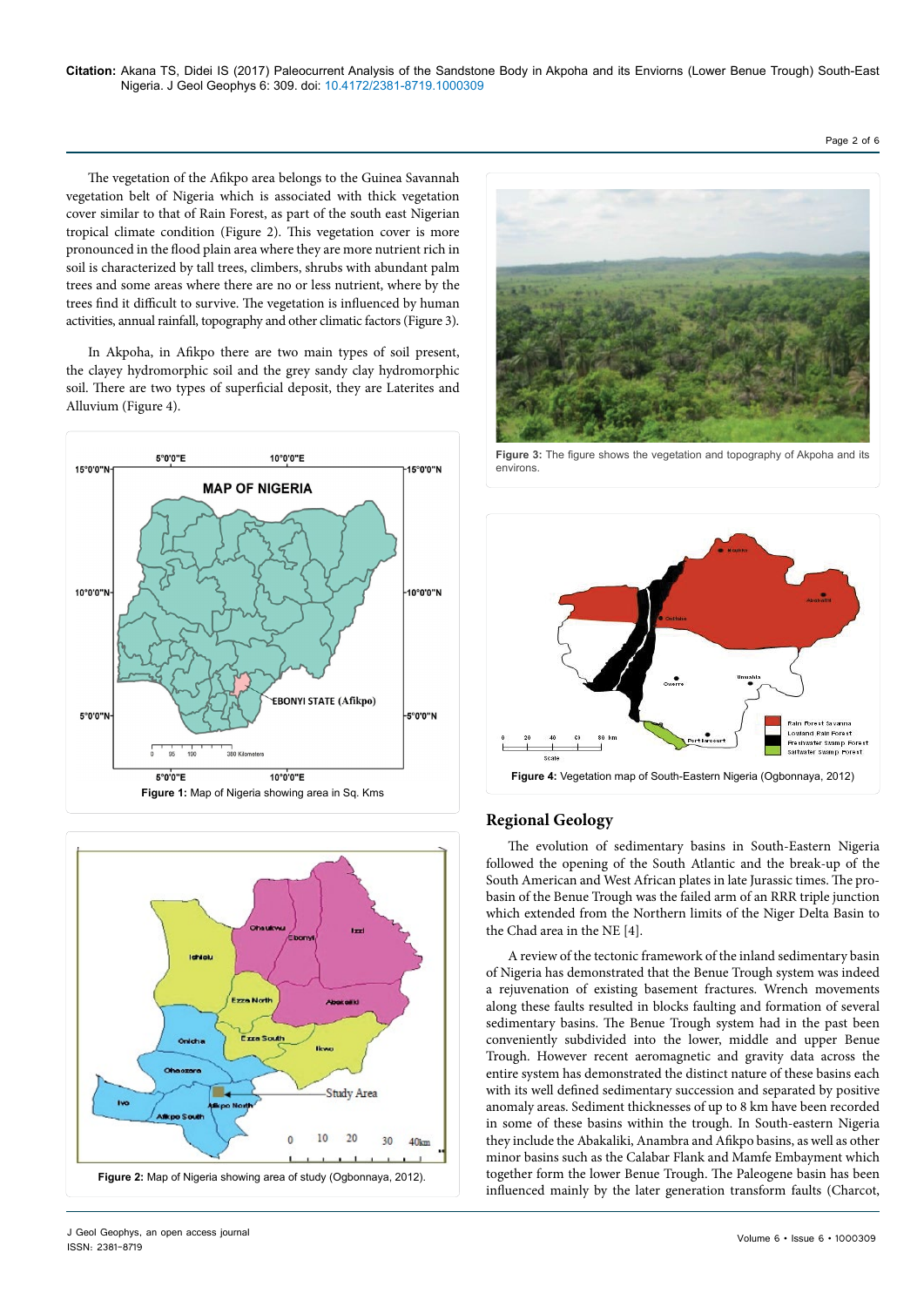Chain, Ascension & St. Paul's) which emanate from the mid-Atlantic ridge system and now extend only into the Tertiary basin. Up to 12 km sediments have been deposited within the central part of the Niger Delta basin, much of which is above oceanic basement (Figure 5).

The Benue Trough has often been described as elongated, partly fault bounded depression occupied by up to 6000 meters marine, fluvial and deltaic sediments that have been compressionally folded in a nonorogenic shield environment [5] emphasized the wholly nature of the Trough, the thin crust beneath it and the dominate influence of vertical movement as a course of the folding.

## **Tectonic setting**

An adequate interpretation of the geology and history of the Benue Trough requires a proper understanding of its regional tectonic framework. The origin, tectonic evolution, and the stratigraphy of the Benue Trough has been discussed by several authors [1-7] considered the Benue Trough as a continuation of a sinistral shear fracture zone crossing the Mid Atlantic Ridge with a counterpart in Brazil. Wright [6], considered the trough as a sediment filled rift of tensional origin. Burke [4] and Grant [7] on their part, considered the Benue Trough as a "failed" branch of a triple plate margin junction. Burke et al, 1970 went further to propose an aulacogen model which refers to the Benue Trough as the failed arm of a triple RRR (rift-rift-rift) junction which evolved by mantle upwelling, crustal stretching and the separation of the West African South American continental plates. The gravity profile across the Benue Trough, which is remarkably similar to that of the Red Sea and the presence of igneous intrusion of alkaline genetic class seem to support the aulacogen model. Though this model seems to be very popular, it failed to account for the Santonian compressive phase in the evolution of the Benue Trough (Figure 6) [4].

Three mega sequences: Asu River Group, Eze-Aku Group and the proto-Niger Delta sediments have been intruded by basic rocks during the three tectonic events, namely Cenomanian, Santonian and Maastrichtain times [8,9].

#### **Geology of the study area**

In the Afikpo Basin, three main Cretaceous lithostratigraphic units have been recognized, namely; The Asu River Group, the Eze-Aku Group and the post Santonian Proto-Niger Delta succession [8]. The area consists of some parallel and high anticline and syncline structures that show outcrops.

The basal sediments are 3000 m thick Asu- River Group (Late Albian – Early Cenomanian) consisting of the Awi Formation, Abakalikishales





and the Awe Formation. Unconformably overlying the Asu River Group are 200 m thick Late Cenomanian – Early Santonian sediments of the Eze-Aku Group. The Eze-Aku Group is unconformably overlain by post-Santonian sediments of the pro-Niger Delta beds [9-11].

The oldest sedimentary rocks overlying the pre-Cambrian Oban massif basement complex rocks are non-marine to marginal marine deposits. The Asu River Group comprises of sandstones and dark shales with Ammonites. The Asu River Group represents deposits of the first transgressive-regressive marine depositional cycle in the area [12].

The Eze-Aku beds overly the Asu river Group unconformably and consists of shales, limestones and sandstones ridges which strike, on the average, NW  $40^{\circ}$  SE with dip ranging from  $20^{\circ}$  to  $68^{\circ}$  [13,14]. The sandstone bodies are parallel to elongate features. The Eze-Aku beds represents the second transgressive depositional cycle that occured during the Upper Cretaceous [1].

The end of the Turonnian was marked by a regressive phase which was terminated by a third sedimentation cycle of the Campanian-Maestrichian transgression and regression which led to the deposition of the post-SantonianCampanian-Maestrichian proto-Niger Delta Sequence in the broad and gentle depression of the Afikpo Basin. The post-Santonian (Campanian-Maestrichian) sediments overly the Eze-Aku strata unconformably [15]. These beds comprises of alluvial, fluvialshallow marine conglomerates and sandstone, mudstone and shale which show a NE – SW trend. Following the Southwestward Shift of the depositional axis in the Southern Benue trough, the parallicNkporo Formation, Mamu, Ajali and Nsukka Formations were deposited in the subsiding Afikpo basin [16]. The Late CampanianNkporo Formation consists of basal alluvial sediments and conglomerates overlain by alteration of sandstones, siltstones, shales, mudstones, and coal beds (0.250 – 5 m thick). Basin ward, these sequences laterally changes to deltaic and tidal channel deposits.

## **Methods and Materials**

This has to do with various methods employed in the study. The method applied in the collection of data in the course of carrying out this research work involved several methods. The methodology applied in this study encompasses description of outcrop sections of the Amasiri sandstone exposed behind Government College in Afikpo area.

The method employed in this research work was field studies. This was done in order to obtain data (results) on paleocurrent and sedimentary structures occurring Amasiri sandstone; behind

Page 3 of 6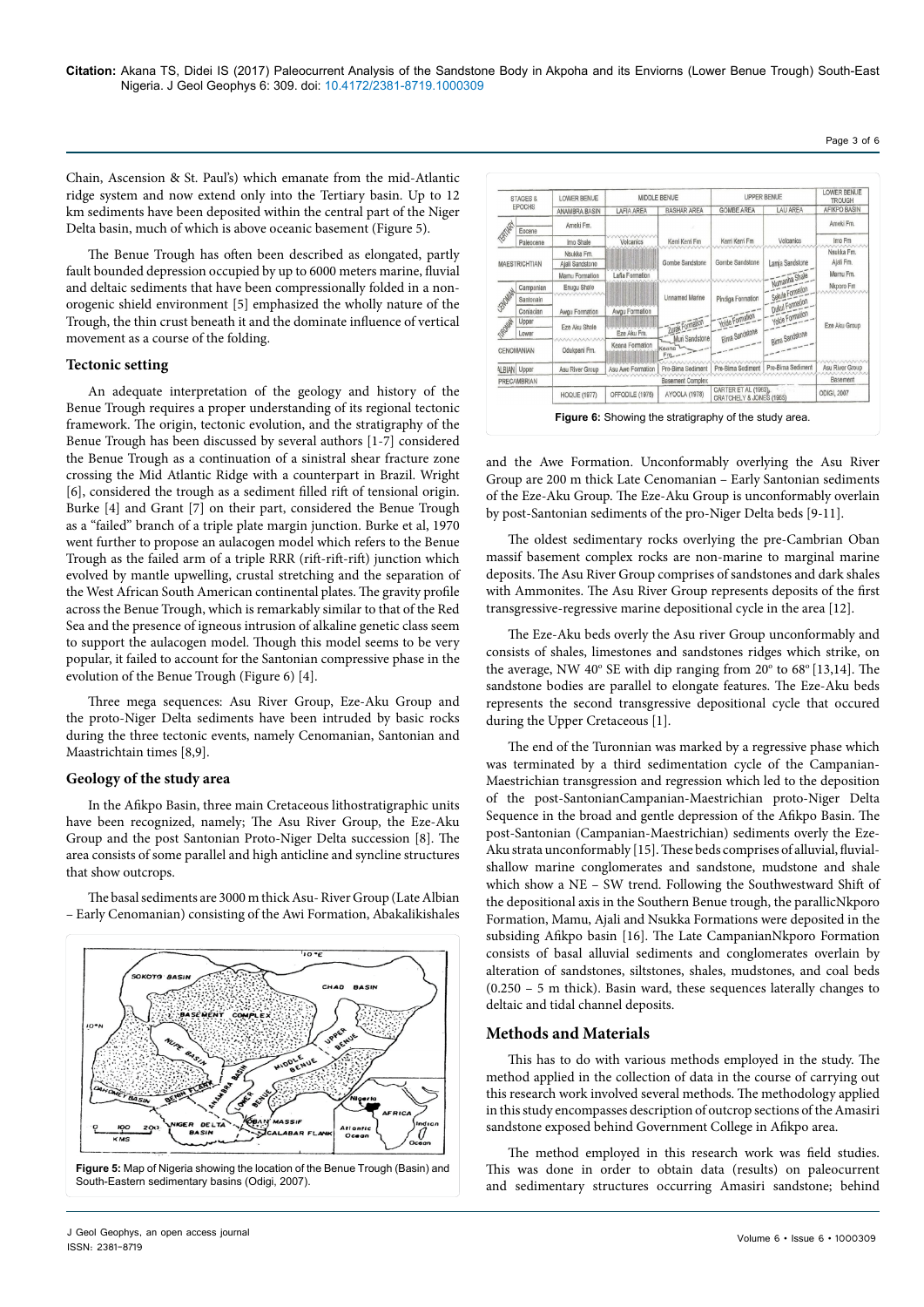Government Secondary School Afikpo and Government technical College Akpoha [17-20].

At the exposure, Sedimentary structures, textures and Colour, orientation patterns of sediments were observed. Field Studies include taking photographs of sedimentary structures and also measurement of strike and dip were also taken with a compass clinometer which would help in showing paleocurrent direction [21].

The field method was used specifically for the collection and interpretation of data behind government college, Afikpo.

Measurements were done at regular interval (10 ft) from the base of the outcrop to the top in a vertical section [22-24]. The geological field mapping of this work involved description, and sampling of the exposed section of the sandstone of Eze-Aku formation. The sandstone outcropping behind Government College, Afikpo were studied.

### **Results and Discussion**

### **Data presentation**

This data was obtained from the field using a compass clinometer measuring from outcrop to outcrop in different locations and paleocurrent analysis measurements are acquired from deformed beds.

## **Paleocurrent analysis (Rose diagram)**

Location 1: 282<sup>°</sup>, 286<sup>°</sup>, 252<sup>°</sup>, 248<sup>°</sup>, 228<sup>°</sup>, 256<sup>°</sup>, 238<sup>°</sup>, 256<sup>°</sup>, 212<sup>°</sup>, 262<sup>°</sup>, 280°, 300°, 258°, 252°, 308°, 324°, 238°, 244°, 274°, 238°, 232°, 236°, 270°, 286°, 320°, 328°, 288°, 316°, 306°, 292°, 40°, 44°, 22°, 30°, 20°, 24°, 58°, 46°,66°, 42°, 88°, 42°, 22°, 26°, 78°, 24°, 50°, 38°, 40°, 66°, 44° (Figure 7) (Table 1).

**Location 2:** 84, 62, 68, 88, 76, 60, 62, 64, 78, 18, 54, 48, 72, 76, 60, 20, 84, 80, 82, 68, 64, 62, 80 (Figure 8) (Table 2).

**Location 3:**  $60^{\circ}$ ,  $50^{\circ}$ ,  $42^{\circ}$ ,  $40^{\circ}$ ,  $66^{\circ}$ ,  $36^{\circ}$ ,  $84^{\circ}$ ,  $34^{\circ}$ ,  $70^{\circ}$ ,  $72^{\circ}$ ,  $88^{\circ}$ ,  $75^{\circ}$ ,  $63^{\circ}$ , 80°, 46°, 55°, 67°, 77°, 80°, 84°, 67°, 50°, 46°, 53°, 70°, 32°, 56°, 37°, 40°, 80°, 75°, 77°, 60°, 53°, 72°, 39°, 49°, 59°, 69°, 79°, 89° (Figure 9) (Table 3).

#### **Stereonet**

From the Rose diagram plotted, the current direction is interpreted to be in the NE direction in locations two and three which are Ameata and and Ibii town. This implies that the formations in this area were deposited in NE direction. While for that of location one (1) Akpoha



| <b>Class Interval</b> | <b>Tally</b> | Frequency |
|-----------------------|--------------|-----------|
| 20-90                 | गा। गा। गा।  | 21        |
| 90-250                |              | 9         |
| 250-300               | ππ<br>Ш      | 14        |
| 300-360               |              | 6         |

**Table 1:** Frequency table for plot 1 location 2.



| <b>Class Interval</b> | Tally | Frequency |
|-----------------------|-------|-----------|
| $10 - 50$             |       | u         |
| 50-90                 |       | 20        |

**Table 2: Frequency table for plot 2.** 



Technical College, the paleocurrent direction as measured from the inclination of the cross beds is pointing to the NE/SW/NW direction. Figure 7: Rose diagram plot of Akpoha technical college. From the differential directions of the paleocurrent, it can be said to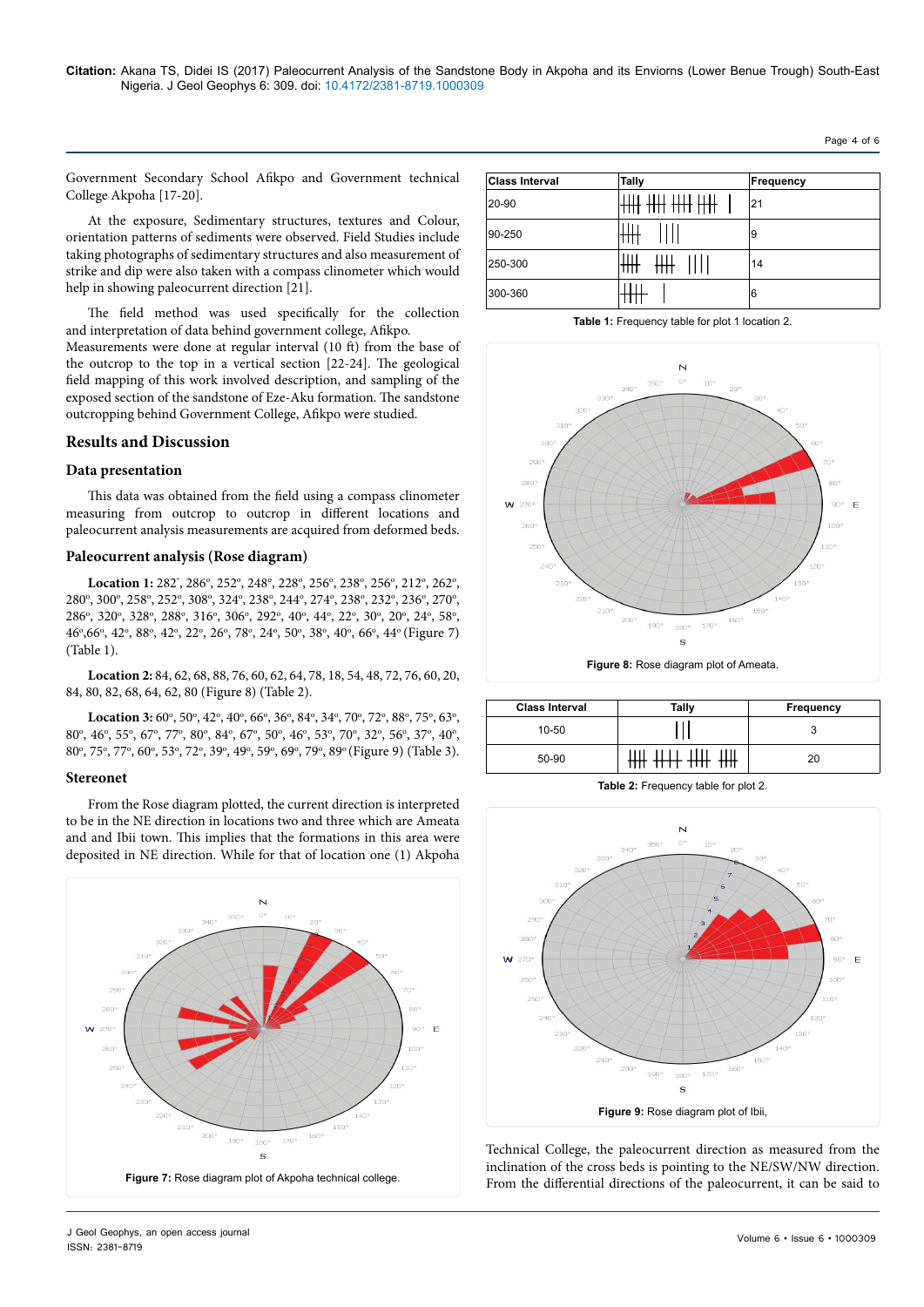have resulted from a reversal of current, as the current that deposited sediments in the area are bimodal (predominant current directions) and bipolar (two opposed direction) (Figure 10).

The paleocurrent direction is NE in Ameata and Ibii Town. The paleoflow is North-eastern, this suggesting that the sediments were derived from the Oban Massif, in the Calabar flank which is located in the Northeast. The Amasiri Sandstone together with the adjoining Konshisha River Group deposits were largely derived from the Basement Complex areas around Ogoja [25].

The paleocurrent in the NE/SW/NW direction shows that sediments depositedcame from the Oban Massif which is NE, the Anambra basin sediments came from the NW direction, and the SE

| <b>Class Interval</b> | <b>Tally</b> | Frequency |
|-----------------------|--------------|-----------|
| 30-50                 |              | 11        |
| 50-70                 |              | 14        |
| 70-90                 |              | 15        |

**Table 3:** Frequency table for plot 3.



and SW deposition indicates that sediment where deposited from transgression and regression of the sea phase.

The SW directed paleoflow is measured from the friable, cross bedded, arenaceous sandstones. Since the paleoflow is in southwesterly direction, an indication shows that it is from Basement Complex areas around Ogoja.

### **Depositional Environment**

The grain size of sandstone outcrops ranges from fined to medium grained quartz arenite, they are poorly or moderately sorted. Based on this parameter, the formation indicates low energy and moderate energy depositional medium.

A combination of sedimentary structures is strong indicators of a particular sedimentary environment and at the study area; beddings, herringbone structures tabular cross beds etc. are common. These sedimentary structures are as a result of low to high energy current.

#### **Sedimentary Structures**

Based on the types of sedimentary structures found in the study area, paleocurrent of the area can be inferred. Sedimentary structures observed includes beddings, tabular cross stratification, cross lamination, herringbone structures, asymmetrical ripples, trough cross beds

Asymmetrical ripples and the trough cross beds signify the lower part of the lower flow regime i.e. they were formed by low energy current. Tabular cross stratification, herringbone structures were formed by high energy current that deposited the sediment. The herringbone structures are evidence of differential paleocurrent directions, as they are formed when current periodically flows in opposing direction. Bedding planes of the formation shows time-medium strata, which is as a result of alternating high and low energy deposition. A high energy current tends to deposit coarser sediments than a low energy current.

### **Conclusion**

This work has examined the sedimentology of the Amasiri sandstone of the Eze-Aku Group exposed at the eastern flank of Abakaliki fold belt with respect to the fluid of observation gathered and also gotten from previous works on the geology of the southern Benue Trough. The Benue Trough was formed as a result of series of tectonism and repetitive sedimentation. A clean imprint of this information had been left in rocks found in the area. Highly undulating alteration of sandstone ridges and shale low land trending in a NE-SW direction are found in the area, and also some sedimentary structures were found on the surface of the rock. The Amasiri sandstone is moderately sorted, very fine to coarse grained, highly consolidated and feldspathicarenite sandstone. Marine fossils can be found in them. A combination of sedimentary structures is strong indicators of a particular sedimentary environment and at the study area. The sedimentary structures are as a result of low to high energy current. From the Rose diagram the currents direction is interpreted to be in the NE direction and NE/SW/ NW direction at three different locations. This implies that there was a reversal of current,as current that deposited sediments are bimodal (predominant current directions) and bipolar (two opposed direction). The paleoflow is North-eastern, this suggesting that the sediments were derived from the Oban Massif, in the Calabar flank which is located in the Northeast. The Amasiri Sandstone together with the adjoining Konshisha River Group deposits were largely derived from the Basement Complex areas around Ogoja. The sediments might have